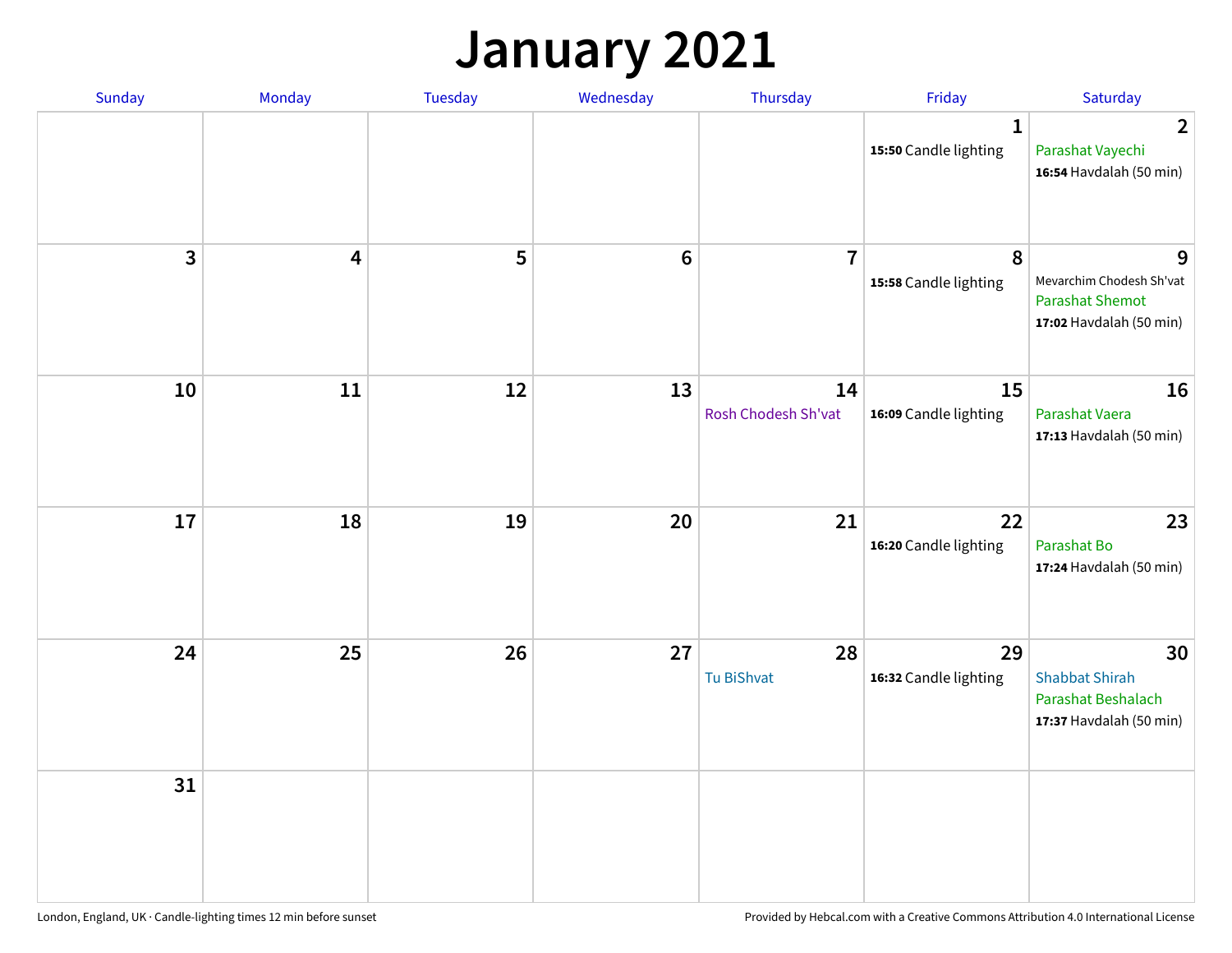# **February 2021**

| Sunday                     | Monday       | <b>Tuesday</b> | Wednesday | Thursday                                                                                 | Friday                                           | Saturday                                                                                            |
|----------------------------|--------------|----------------|-----------|------------------------------------------------------------------------------------------|--------------------------------------------------|-----------------------------------------------------------------------------------------------------|
|                            | $\mathbf{1}$ | $\overline{2}$ | 3         | 4                                                                                        | 5<br>16:45 Candle lighting                       | $6\phantom{1}6$<br>Mevarchim Chodesh Adar<br>Parashat Yitro<br>17:49 Havdalah (50 min)              |
| $\overline{7}$             | $\pmb{8}$    | 9              | 10        | 11                                                                                       | 12<br>Rosh Chodesh Adar<br>16:58 Candle lighting | 13<br><b>Shabbat Shekalim</b><br>Rosh Chodesh Adar<br>Parashat Mishpatim<br>18:02 Havdalah (50 min) |
| 14                         | 15           | 16             | 17        | 18                                                                                       | 19<br>17:11 Candle lighting                      | 20<br><b>Shabbat Zachor</b><br>Parashat Terumah<br>18:15 Havdalah (50 min)                          |
| 21                         | 22           | 23             | 24        | 25<br>05:15 Fast begins<br><b>Ta'anit Esther</b><br>18:15 Fast ends<br><b>Erev Purim</b> | 26<br>Purim<br>17:23 Candle lighting             | 27<br>Parashat Tetzaveh<br>18:28 Havdalah (50 min)                                                  |
| 28<br><b>Shushan Purim</b> |              |                |           |                                                                                          |                                                  |                                                                                                     |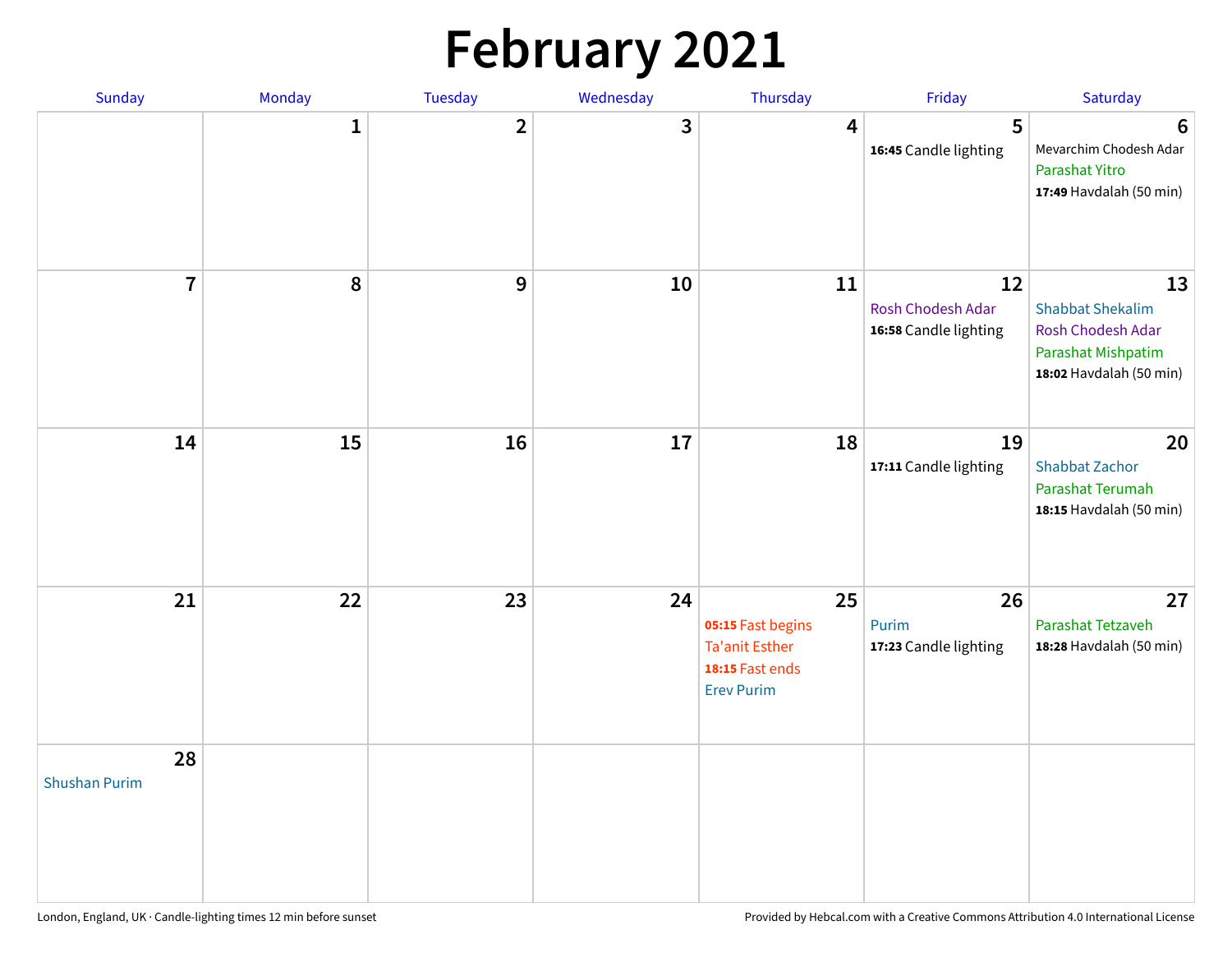### **March 2021**

| Sunday                                  | Monday                                            | Tuesday                 | Wednesday              | Thursday                                                              | Friday                      | Saturday                                                                                                          |
|-----------------------------------------|---------------------------------------------------|-------------------------|------------------------|-----------------------------------------------------------------------|-----------------------------|-------------------------------------------------------------------------------------------------------------------|
|                                         | 1                                                 | $\overline{\mathbf{2}}$ | 3                      | 4                                                                     | 5<br>17:36 Candle lighting  | $6\phantom{1}6$<br><b>Shabbat Parah</b><br>Parashat Ki Tisa<br>18:40 Havdalah (50 min)                            |
| $\overline{7}$                          | 8                                                 | 9                       | 10                     | 11                                                                    | 12<br>17:48 Candle lighting | 13<br><b>Shabbat HaChodesh</b><br>Mevarchim Chodesh Nisan<br>Parashat Vayakhel-Pekudei<br>18:52 Havdalah (50 min) |
| 14<br><b>Rosh Chodesh Nisan</b>         | 15                                                | 16                      | 17                     | 18                                                                    | 19<br>18:00 Candle lighting | 20<br>Parashat Vayikra<br>19:04 Havdalah (50 min)                                                                 |
| 21                                      | 22                                                | 23<br>Yom HaAliyah      | 24                     | 25<br>04:10 Fast begins<br><b>Ta'anit Bechorot</b><br>19:03 Fast ends | 26<br>18:11 Candle lighting | 27<br><b>Shabbat HaGadol</b><br><b>Erev Pesach</b><br>Parashat Tzav<br>19:16 Candle lighting                      |
| 28<br>Pesach I<br>20:17 Candle lighting | 29<br><b>Pesach II</b><br>20:19 Havdalah (50 min) | 30<br>Pesach III (CH"M) | 31<br>Pesach IV (CH"M) |                                                                       |                             |                                                                                                                   |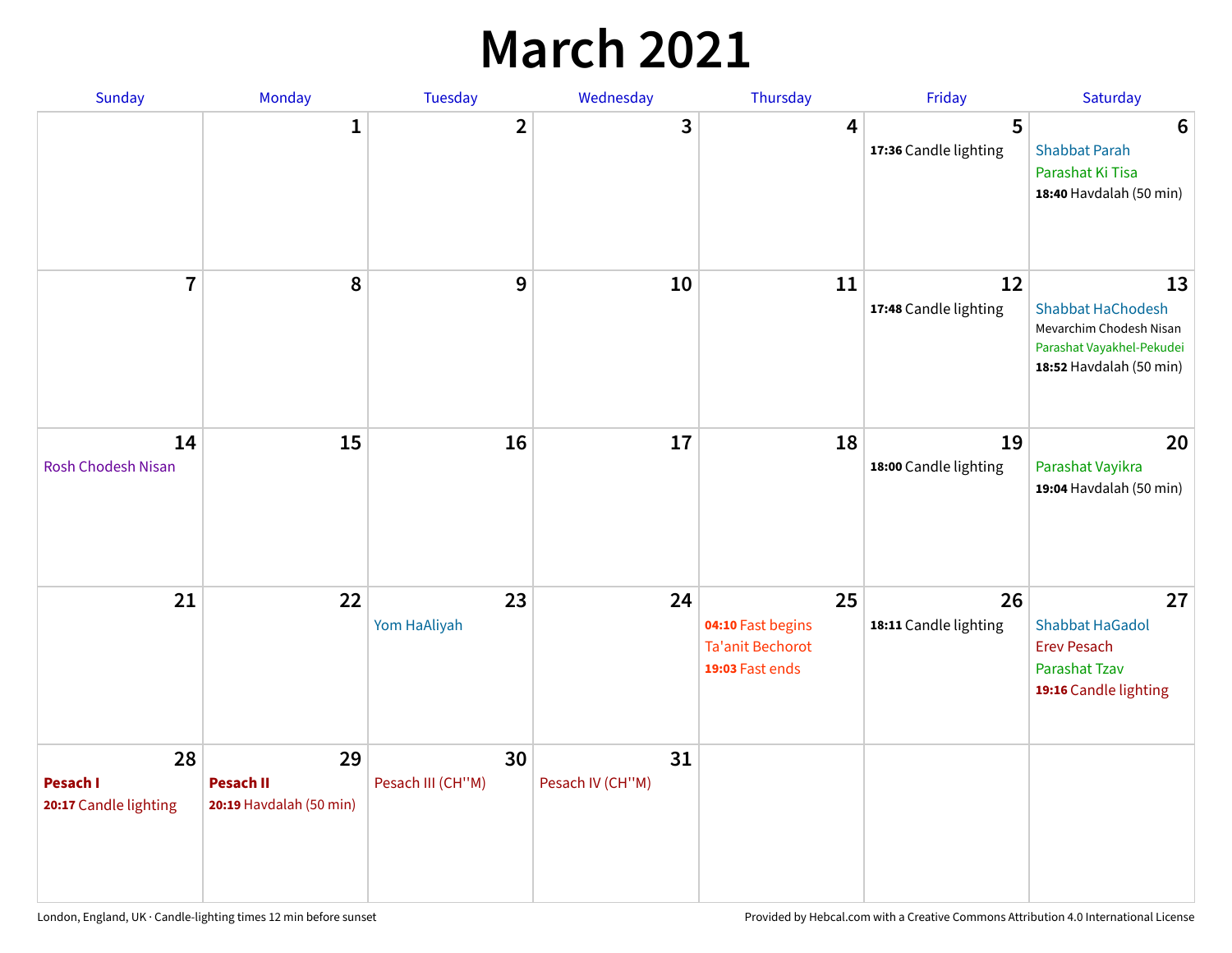# **April 2021**

| Sunday                                                                   | Monday                   | <b>Tuesday</b>           | Wednesday           | Thursday                        | Friday                                                      | Saturday                                                                    |
|--------------------------------------------------------------------------|--------------------------|--------------------------|---------------------|---------------------------------|-------------------------------------------------------------|-----------------------------------------------------------------------------|
|                                                                          |                          |                          |                     | $\mathbf{1}$<br>Pesach V (CH"M) | $\overline{2}$<br>Pesach VI (CH"M)<br>19:23 Candle lighting | 3<br><b>Pesach VII</b><br>20:27 Candle lighting                             |
| $\overline{\mathbf{4}}$<br><b>Pesach VIII</b><br>20:29 Havdalah (50 min) | 5                        | $6\phantom{1}6$          | $\overline{7}$      | 8<br>Yom HaShoah                | 9<br>19:35 Candle lighting                                  | 10<br>Mevarchim Chodesh Iyyar<br>Parashat Shmini<br>20:39 Havdalah (50 min) |
| 11                                                                       | 12<br>Rosh Chodesh Iyyar | 13<br>Rosh Chodesh Iyyar | 14<br>Yom HaZikaron | 15<br>Yom HaAtzma'ut            | 16<br>19:47 Candle lighting                                 | 17<br>Parashat Tazria-Metzora<br>20:51 Havdalah (50 min)                    |
| 18                                                                       | 19                       | 20                       | 21                  | 22                              | 23<br>19:58 Candle lighting                                 | 24<br>Parashat Achrei Mot-Kedoshim<br>21:03 Havdalah (50 min)               |
| 25                                                                       | 26<br>Pesach Sheni       | 27                       | 28                  | 29                              | 30<br>Lag BaOmer<br>20:10 Candle lighting                   |                                                                             |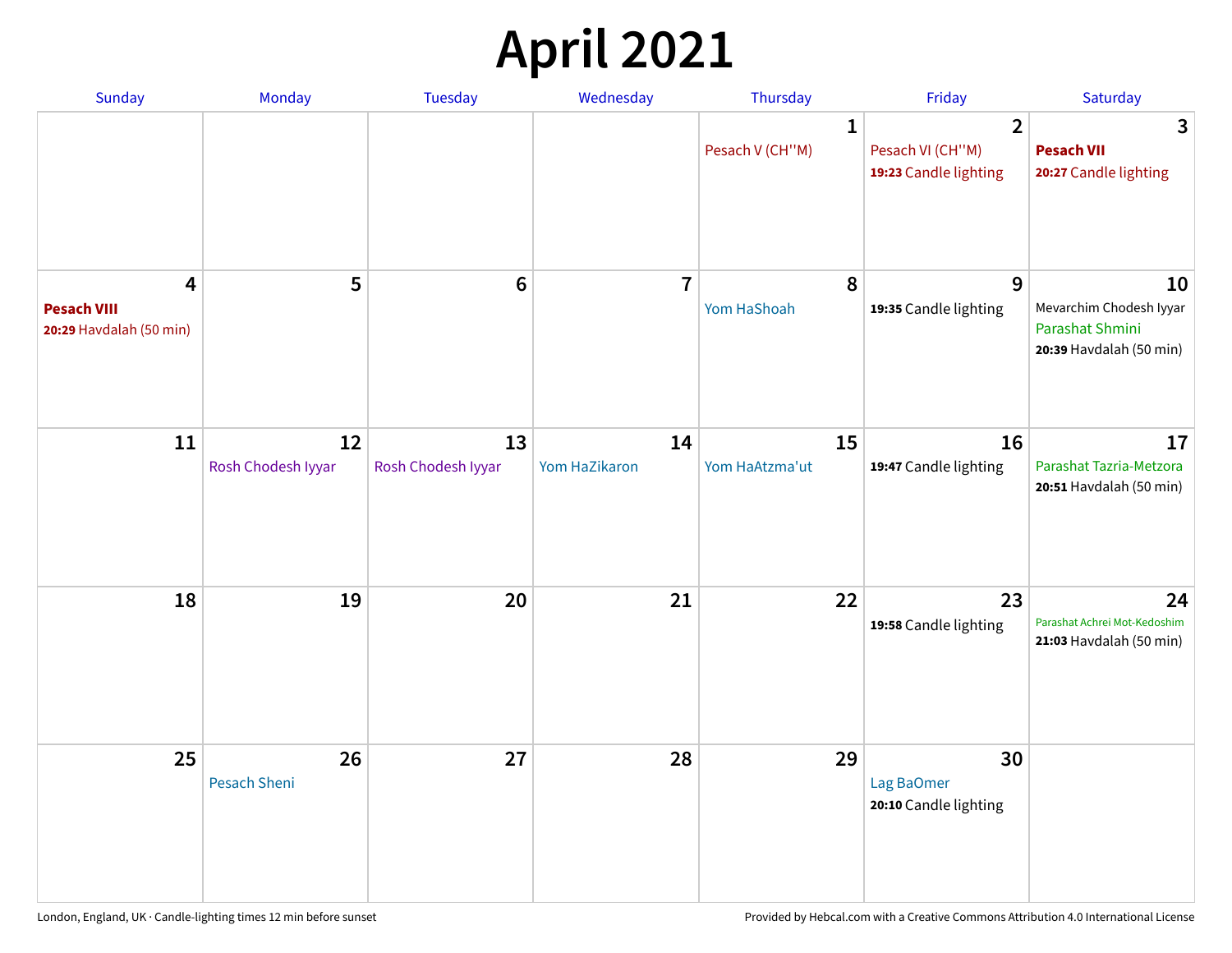#### **May 2021**

| <b>Sunday</b>                                      | Monday                                          | <b>Tuesday</b>                                     | Wednesday                | Thursday        | Friday                                  | Saturday                                                                             |
|----------------------------------------------------|-------------------------------------------------|----------------------------------------------------|--------------------------|-----------------|-----------------------------------------|--------------------------------------------------------------------------------------|
|                                                    |                                                 |                                                    |                          |                 |                                         | 1<br><b>Parashat Emor</b><br>21:14 Havdalah (50 min)                                 |
| $\mathbf{2}$                                       | $\mathbf{3}$                                    | 4                                                  | 5                        | $6\phantom{1}6$ | $\overline{7}$<br>20:21 Candle lighting | 8<br>Mevarchim Chodesh Sivan<br>Parashat Behar-Bechukotai<br>21:25 Havdalah (50 min) |
| $9$                                                | 10<br>Yom Yerushalayim                          | 11                                                 | 12<br>Rosh Chodesh Sivan | 13              | 14<br>20:32 Candle lighting             | 15<br>Parashat Bamidbar<br>21:36 Havdalah (50 min)                                   |
| 16<br><b>Erev Shavuot</b><br>20:35 Candle lighting | 17<br><b>Shavuot I</b><br>21:39 Candle lighting | 18<br><b>Shavuot II</b><br>21:41 Havdalah (50 min) | 19                       | 20              | 21<br>20:42 Candle lighting             | 22<br><b>Parashat Nasso</b><br>21:46 Havdalah (50 min)                               |
| 23                                                 | 24                                              | 25                                                 | 26                       | 27              | 28<br>20:51 Candle lighting             | 29<br>Parashat Beha'alotcha<br>21:55 Havdalah (50 min)                               |
| 30                                                 | 31                                              |                                                    |                          |                 |                                         |                                                                                      |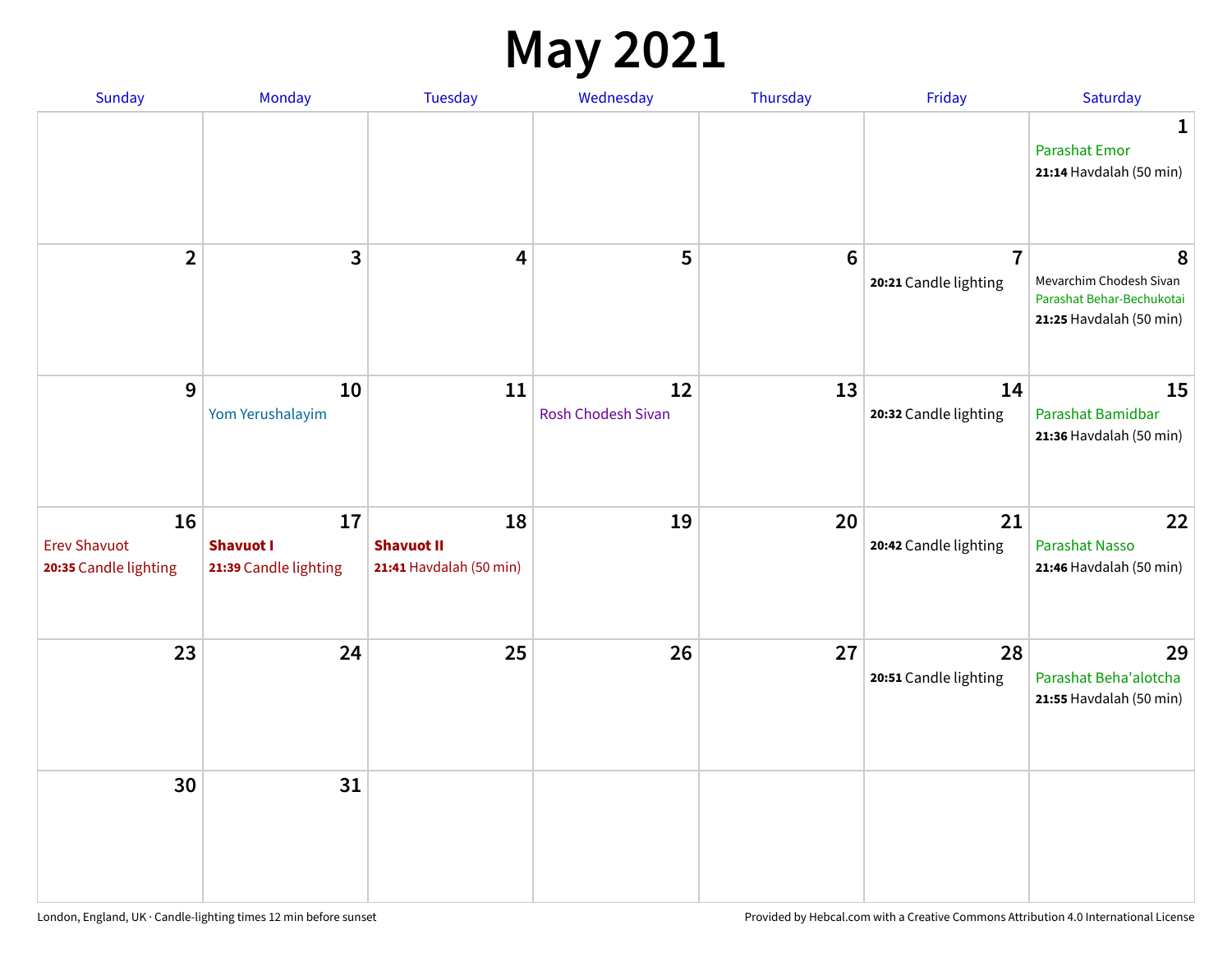#### **June 2021**

| Sunday                                      | Monday         | Tuesday      | Wednesday               | Thursday                 | Friday                                                   | Saturday                                                                    |
|---------------------------------------------|----------------|--------------|-------------------------|--------------------------|----------------------------------------------------------|-----------------------------------------------------------------------------|
|                                             |                | $\mathbf{1}$ | $\overline{\mathbf{2}}$ | 3                        | 4<br>20:59 Candle lighting                               | 5<br>Mevarchim Chodesh Tamuz<br>Parashat Sh'lach<br>22:03 Havdalah (50 min) |
| $6\phantom{a}$                              | $\overline{7}$ | 8            | $\overline{9}$          | 10<br>Rosh Chodesh Tamuz | 11<br><b>Rosh Chodesh Tamuz</b><br>21:05 Candle lighting | 12<br>Parashat Korach<br>22:08 Havdalah (50 min)                            |
| 13                                          | 14             | 15           | 16                      | 17                       | 18<br>21:08 Candle lighting                              | 19<br><b>Parashat Chukat</b><br>22:11 Havdalah (50 min)                     |
| 20                                          | 21             | 22           | 23                      | 24                       | 25<br>21:09 Candle lighting                              | 26<br><b>Parashat Balak</b><br>22:12 Havdalah (50 min)                      |
| 27<br><b>Tzom Tammuz</b><br>22:20 Fast ends | 28             | 29           | 30                      |                          |                                                          |                                                                             |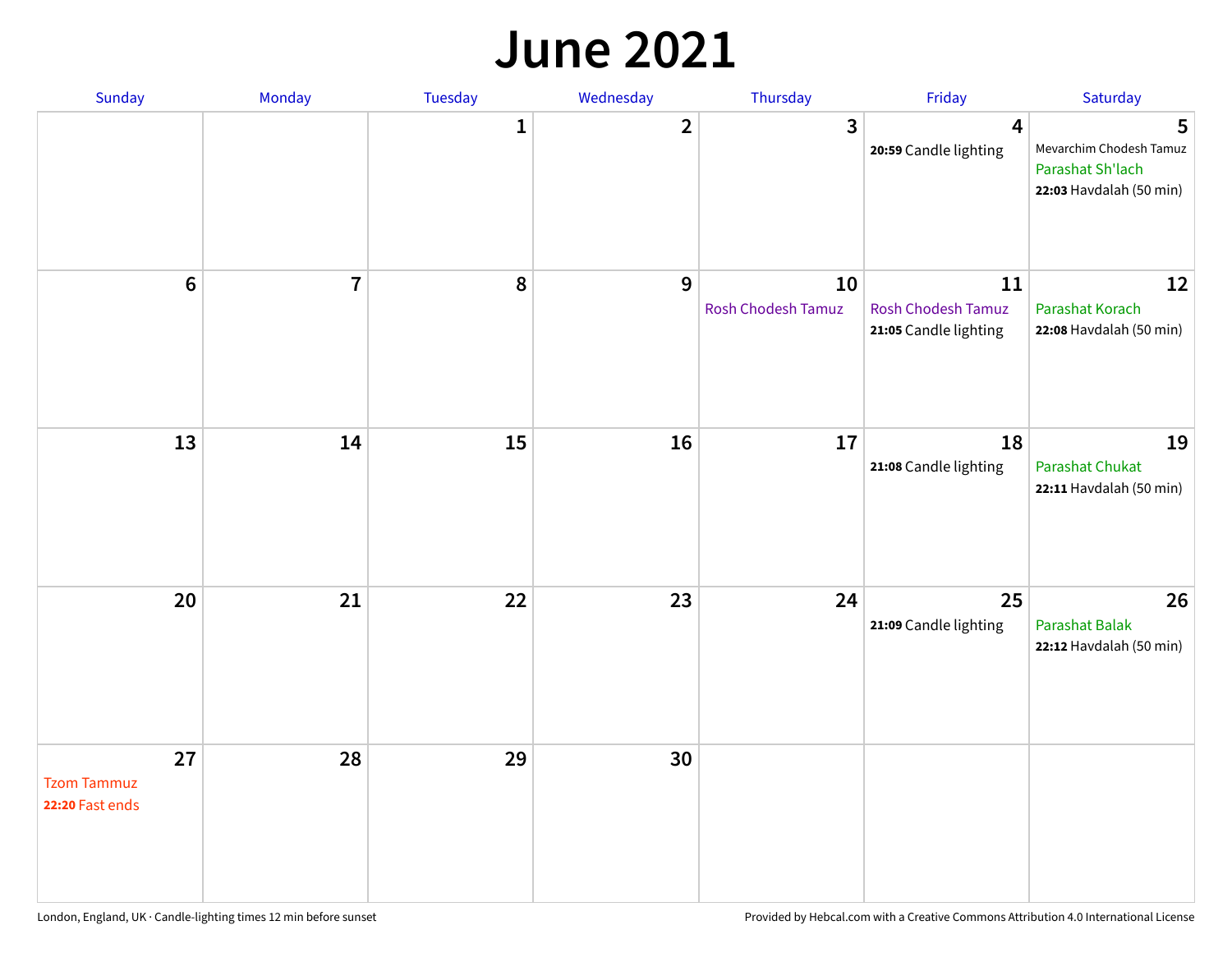# **July 2021**

| Sunday                               | Monday | <b>Tuesday</b> | Wednesday               | Thursday     | Friday                                  | Saturday                                                                                                                   |
|--------------------------------------|--------|----------------|-------------------------|--------------|-----------------------------------------|----------------------------------------------------------------------------------------------------------------------------|
|                                      |        |                |                         | $\mathbf{1}$ | $\overline{2}$<br>21:08 Candle lighting | 3<br>Mevarchim Chodesh Av<br><b>Parashat Pinchas</b><br>22:10 Havdalah (50 min)                                            |
| 4                                    | 5      | $\bf 6$        | $\overline{\mathbf{7}}$ | 8            | 9<br>21:04 Candle lighting              | 10<br>Rosh Chodesh Av<br>Parashat Matot-Masei<br>22:06 Havdalah (50 min)                                                   |
| 11                                   | 12     | 13             | 14                      | 15           | 16<br>20:58 Candle lighting             | 17<br><b>Shabbat Chazon</b><br>21:09 Fast begins<br>Erev Tish'a B'Av<br><b>Parashat Devarim</b><br>21:59 Havdalah (50 min) |
| 18<br>Tish'a B'Av<br>22:02 Fast ends | 19     | 20             | 21                      | 22           | 23<br>20:49 Candle lighting             | 24<br>Tu B'Av<br><b>Shabbat Nachamu</b><br>Parashat Vaetchanan<br>21:50 Havdalah (50 min)                                  |
| 25                                   | 26     | 27             | 28                      | 29           | 30<br>20:39 Candle lighting             | 31<br>Parashat Eikev<br>21:40 Havdalah (50 min)                                                                            |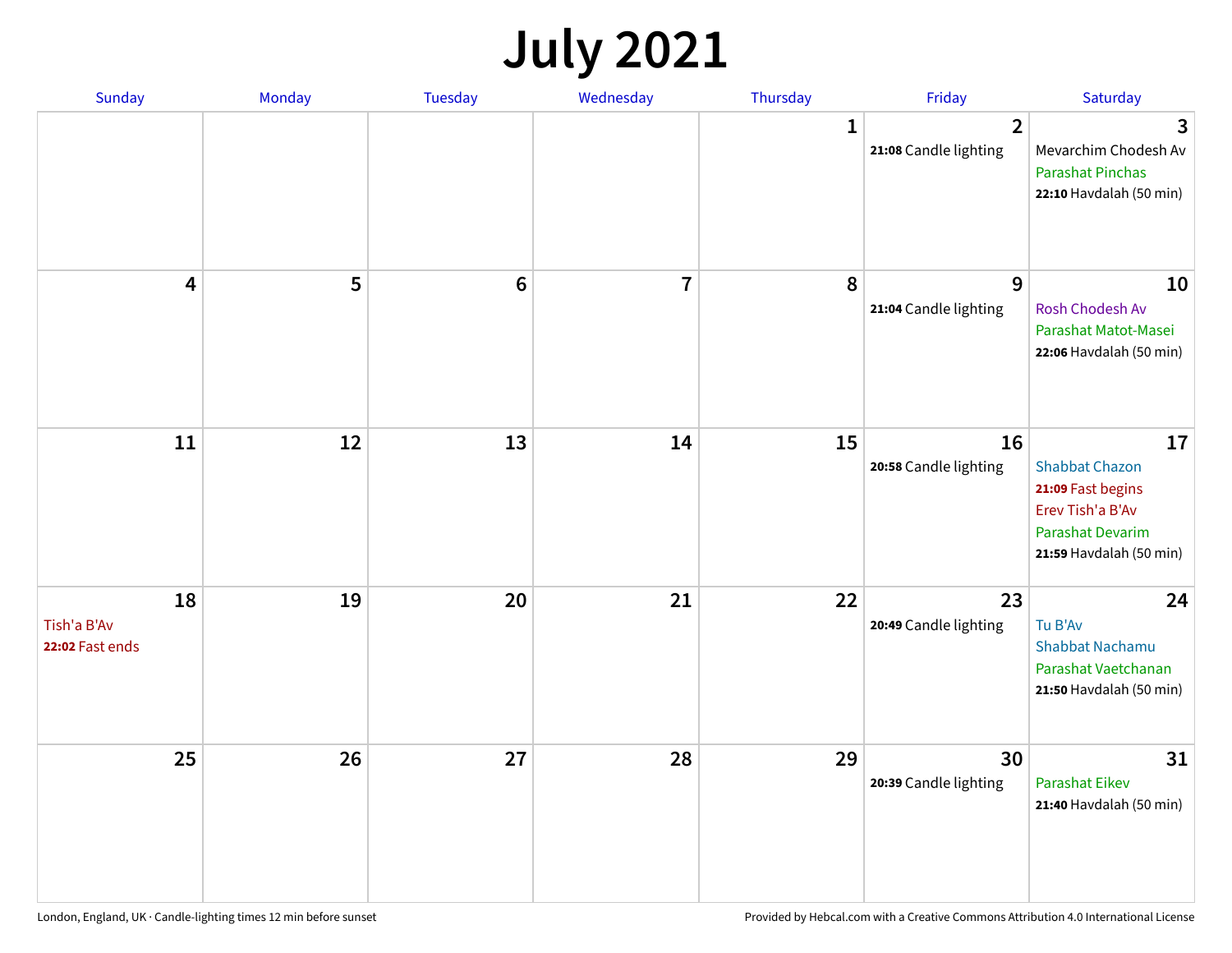# **August 2021**

| Sunday                        | Monday                                           | Tuesday | Wednesday | Thursday | Friday                                   | Saturday                                                                                       |
|-------------------------------|--------------------------------------------------|---------|-----------|----------|------------------------------------------|------------------------------------------------------------------------------------------------|
| 1                             | $\overline{2}$                                   | 3       | 4         | 5        | $6\phantom{1}6$<br>20:27 Candle lighting | $\overline{\mathbf{I}}$<br>Mevarchim Chodesh Elul<br>Parashat Re'eh<br>21:28 Havdalah (50 min) |
| 8<br><b>Rosh Chodesh Elul</b> | 9<br>Rosh Hashana LaBehemot<br>Rosh Chodesh Elul | 10      | 11        | 12       | 13<br>20:14 Candle lighting              | 14<br><b>Parashat Shoftim</b><br>21:15 Havdalah (50 min)                                       |
| 15                            | 16                                               | 17      | 18        | 19       | 20<br>20:00 Candle lighting              | 21<br>Parashat Ki Teitzei<br>21:00 Havdalah (50 min)                                           |
| 22                            | 23                                               | 24      | 25        | 26       | 27<br>19:45 Candle lighting              | 28<br>Leil Selichot<br>Parashat Ki Tavo<br>20:45 Havdalah (50 min)                             |
| 29                            | 30                                               | 31      |           |          |                                          |                                                                                                |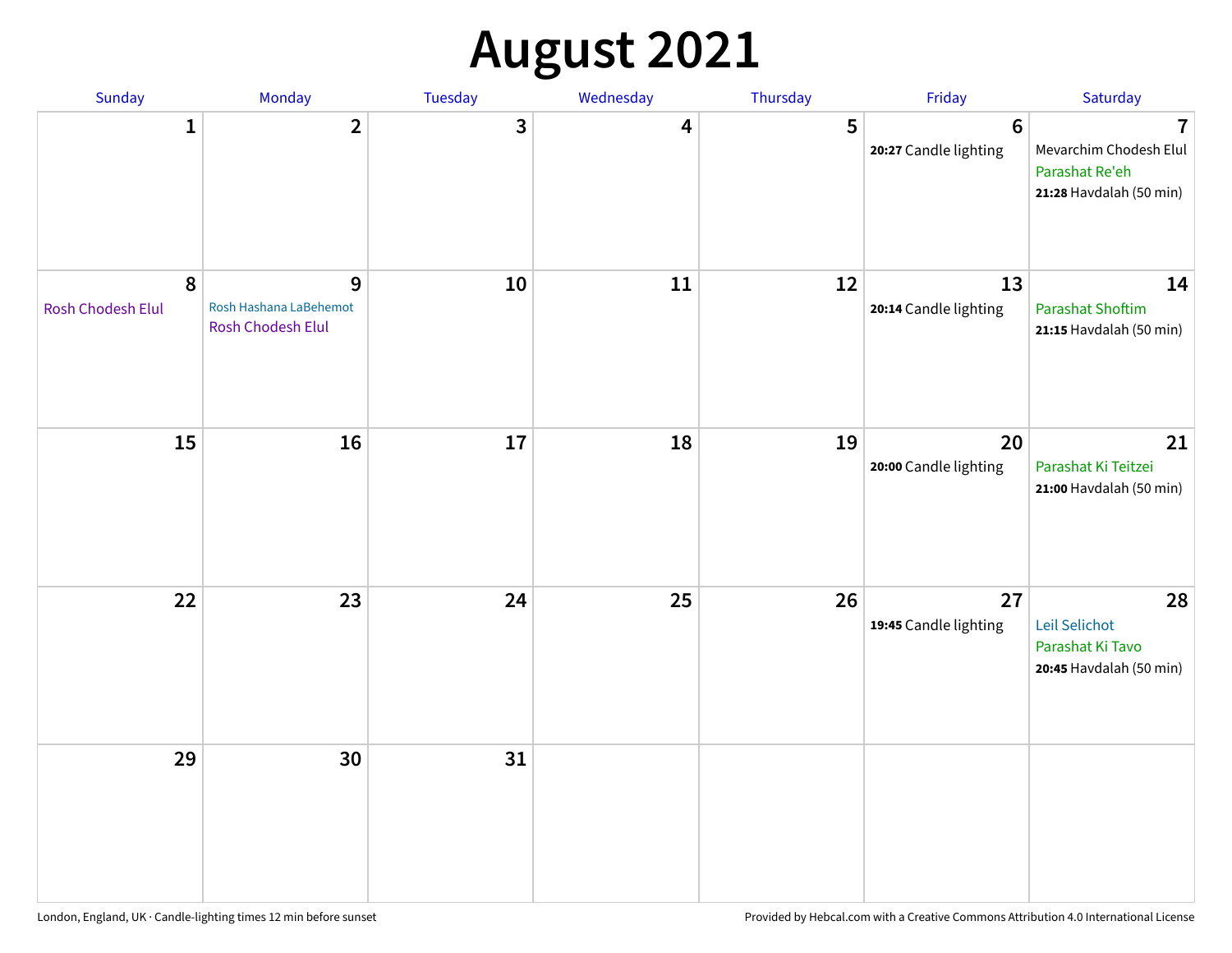# **September 2021**

| <b>Sunday</b>          | Monday                                                        | <b>Tuesday</b>                                               | Wednesday                                              | Thursday                                                          | Friday                                          | Saturday                                                                    |
|------------------------|---------------------------------------------------------------|--------------------------------------------------------------|--------------------------------------------------------|-------------------------------------------------------------------|-------------------------------------------------|-----------------------------------------------------------------------------|
|                        |                                                               |                                                              | 1                                                      | $\overline{2}$                                                    | 3<br>19:30 Candle lighting                      | 4<br>Parashat Nitzavim<br>20:30 Havdalah (50 min)                           |
| 5                      | $6\phantom{1}6$<br>Erev Rosh Hashana<br>19:23 Candle lighting | $\overline{7}$<br>Rosh Hashana 5782<br>20:23 Candle lighting | 8<br><b>Rosh Hashana II</b><br>20:21 Havdalah (50 min) | 9<br>04:41 Fast begins<br><b>Tzom Gedaliah</b><br>20:10 Fast ends | 10<br>19:14 Candle lighting                     | 11<br><b>Shabbat Shuva</b><br>Parashat Vayeilech<br>20:14 Havdalah (50 min) |
| 12                     | 13                                                            | 14                                                           | 15<br><b>Erev Yom Kippur</b><br>19:02 Candle lighting  | 16<br><b>Yom Kippur</b><br>20:02 Havdalah (50 min)                | 17<br>18:58 Candle lighting                     | 18<br>Parashat Ha'Azinu<br>19:58 Havdalah (50 min)                          |
| 19                     | 20<br><b>Erev Sukkot</b><br>18:51 Candle lighting             | 21<br><b>Sukkot I</b><br>19:51 Candle lighting               | 22<br><b>Sukkot II</b><br>19:49 Havdalah (50 min)      | 23<br>Sukkot III (CH"M)                                           | 24<br>Sukkot IV (CH"M)<br>18:41 Candle lighting | 25<br>Sukkot V (CH"M)<br>19:42 Havdalah (50 min)                            |
| 26<br>Sukkot VI (CH"M) | 27<br>Sukkot VII (Hoshana Raba)<br>18:35 Candle lighting      | 28<br><b>Shmini Atzeret</b><br>19:35 Candle lighting         | 29<br><b>Simchat Torah</b><br>19:32 Havdalah (50 min)  | 30                                                                |                                                 |                                                                             |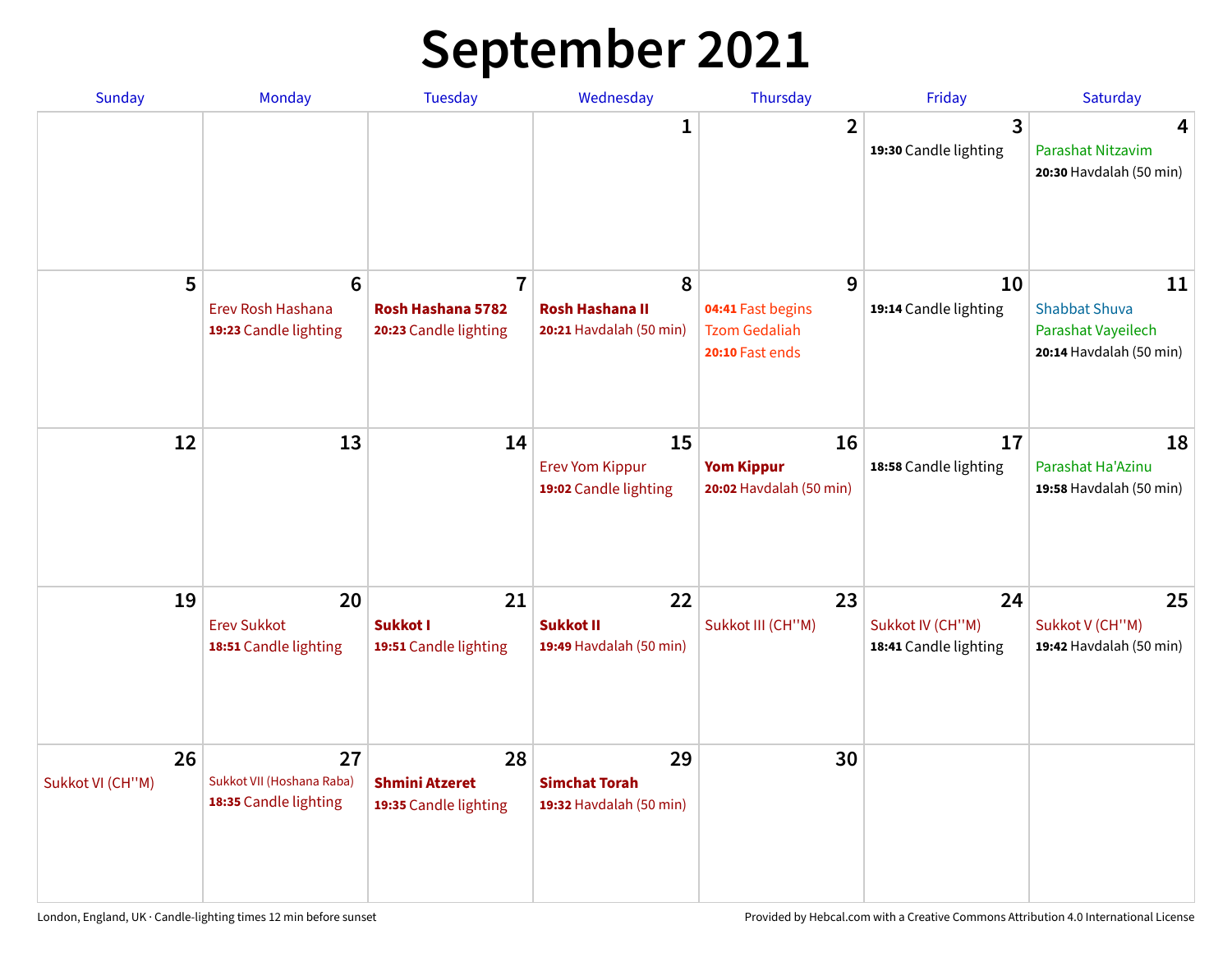### **October 2021**

| Sunday       | Monday | Tuesday | Wednesday                            | Thursday                                                        | Friday                                | Saturday                                                                                          |
|--------------|--------|---------|--------------------------------------|-----------------------------------------------------------------|---------------------------------------|---------------------------------------------------------------------------------------------------|
|              |        |         |                                      |                                                                 | $\mathbf{1}$<br>18:25 Candle lighting | $\mathbf{2}$<br>Mevarchim Chodesh Cheshvan<br><b>Parashat Bereshit</b><br>19:26 Havdalah (50 min) |
| $\mathbf{3}$ | 4      | 5       | $\bf 6$<br>Rosh Chodesh Cheshvan     | $\overline{7}$<br>Rosh Chodesh Cheshvan   18:10 Candle lighting | 8                                     | 9<br><b>Parashat Noach</b><br>19:10 Havdalah (50 min)                                             |
| 10           | 11     | 12      | 13<br>Yom HaAliyah School Observance | 14                                                              | 15<br>17:54 Candle lighting           | 16<br>Parashat Lech-Lecha<br>18:55 Havdalah (50 min)                                              |
| 17           | 18     | 19      | 20                                   | 21                                                              | 22<br>17:40 Candle lighting           | 23<br>Parashat Vayera<br>18:40 Havdalah (50 min)                                                  |
| 24           | 25     | 26      | 27                                   | 28                                                              | 29<br>17:26 Candle lighting           | 30<br>Mevarchim Chodesh Kislev<br>Parashat Chayei Sara<br>18:27 Havdalah (50 min)                 |
| 31           |        |         |                                      |                                                                 |                                       |                                                                                                   |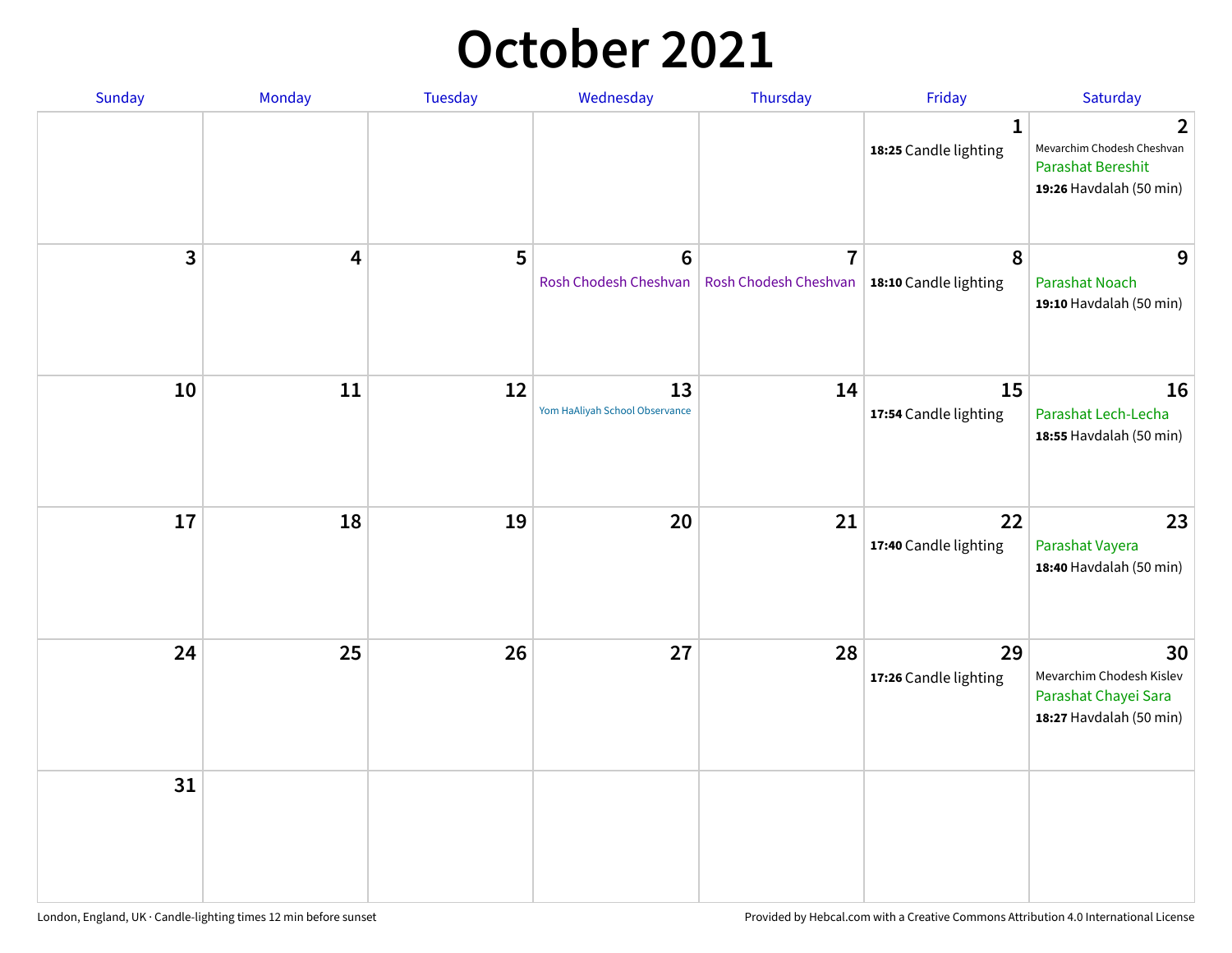#### **November 2021**

| Sunday         | Monday                                                   | Tuesday                         | Wednesday    | Thursday               | Friday                                            | Saturday                                                                      |
|----------------|----------------------------------------------------------|---------------------------------|--------------|------------------------|---------------------------------------------------|-------------------------------------------------------------------------------|
|                | $\mathbf{1}$                                             | $\overline{2}$                  | $\mathbf{3}$ | $\overline{4}$<br>Sigd | 5<br>Rosh Chodesh Kislev<br>16:14 Candle lighting | $6\phantom{1}6$<br><b>Parashat Toldot</b><br>17:14 Havdalah (50 min)          |
| $\overline{7}$ | 8                                                        | 9                               | 10           | 11                     | 12<br>16:03 Candle lighting                       | 13<br>Parashat Vayetzei<br>17:04 Havdalah (50 min)                            |
| 14             | 15                                                       | 16                              | 17           | 18                     | 19<br>15:53 Candle lighting                       | 20<br>Parashat Vayishlach<br>16:55 Havdalah (50 min)                          |
| 21             | 22                                                       | 23                              | 24           | 25                     | 26<br>15:46 Candle lighting                       | 27<br>Mevarchim Chodesh Tevet<br>Parashat Vayeshev<br>16:48 Havdalah (50 min) |
| 28             | 29<br>16:36 Chanukah: 1 Candle 16:35 Chanukah: 2 Candles | 30<br>16:34 Chanukah: 3 Candles |              |                        |                                                   |                                                                               |